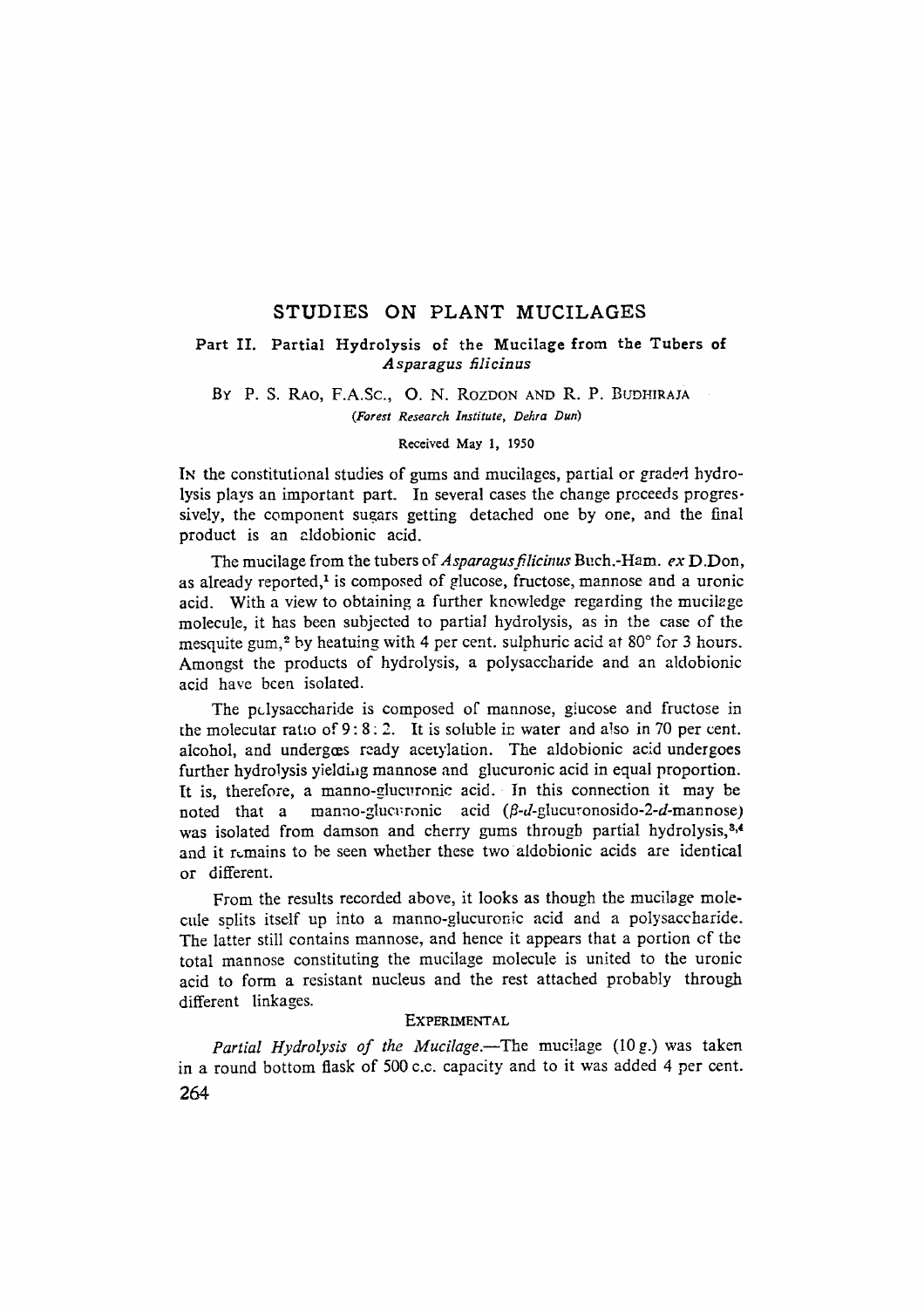sulphuric acid (200 c.c.). The material almost immediately swelled into a thick dough, which was subsequently heated in a water-bath at  $80^\circ$  for 3 hours. As the heating progressed the contents became more and more fluid and after three hours they broke up into a thin colloidal solution and a coagulated precipitate. At this stage heating was stopped, the mixture cooled and filtered through a fine muslin. The filtrate was then passed through a fluted filter, when a clear solution was obtained. It was then neutralized with barium carbonate and concentrated to about 50 c.c. in ah evaporating dish in the presence of barium carbonate. After filtration, the concentrate was cooled and treated with 95 per cent. alcohol  $(150 c.c.)$ when the barium salt of a complex uronic acid separated out. The barium saIt and the sugar solution were treated separately.

The barium salt was purified by repeated dissolution in water and precipitation by means of alcohol. After the third precipitation, it was filtered, dehydrated using hot absolute alcohol and dried in a vacuum desiccator. On analysis it was found to contain  $15.8$  per cent. of barium (estimated as barium sulphate). On heating with 12 per cent. hydrochloric acid (method of Dickson, Otterson and Link for the estimation of uronic acid<sup>5</sup>) it liberated 4-64 per cent. of carbon dioxide. These data indicated that the substance was the barium salt of an aldobionic acid. (Barium aldobionate contains 16.21 per cent. of barium and liberates 5-19 per cent. of carbon dioxide).

The filtrate, left after the removal of barium aldobionate, was concentrated to about 30 c.c. by distillation under reduced pressure and then treated with 120 c.c. of alcohol, when a dark-coloured resinous mass separated out. The supernatant liquor, which contained some sugars, was decanted off, and the resinous residue, on trituration with hot methyl alcohol, became quite crisp. The solid was further purified by repeated precipitations from aqueous, solutions by means of alcohol, till ir attained a constant specific rotation. The product finally obtained was almost colourless with a pale yellowish tinge. Ir was amorphous under the microscope and did not melt below 250°. The substance responded to Dreywood reaction by developing a green colour, when treated with anthrone and sulphuric acid, thereby indicating its carbohydrate nature<sup>6</sup> (Found in a sample dried at  $110^{\circ}$  in vacuum : C, 43.91 and H, 5.82;  $(C_6H_{10}O_5)_n$  requires C, 44.44 and H, 6.17%). The polysaccharide was freely soluble in water and aqueous alcohols up to 70 per cent. strength. Above this strength the solubility decreased gradually so that in alcohols of 90 per cent. strength and above the material was almost insoluble. In other organic solvents too it was insoluble. In  $0.5$  per cent. solution, its specific rotation  $[a]_0^{20}$  was  $-14.45^\circ$ . It reduced Fehling's solution, 100 mg. liberating  $221 \cdot 2$  mg. of cuprous oxide,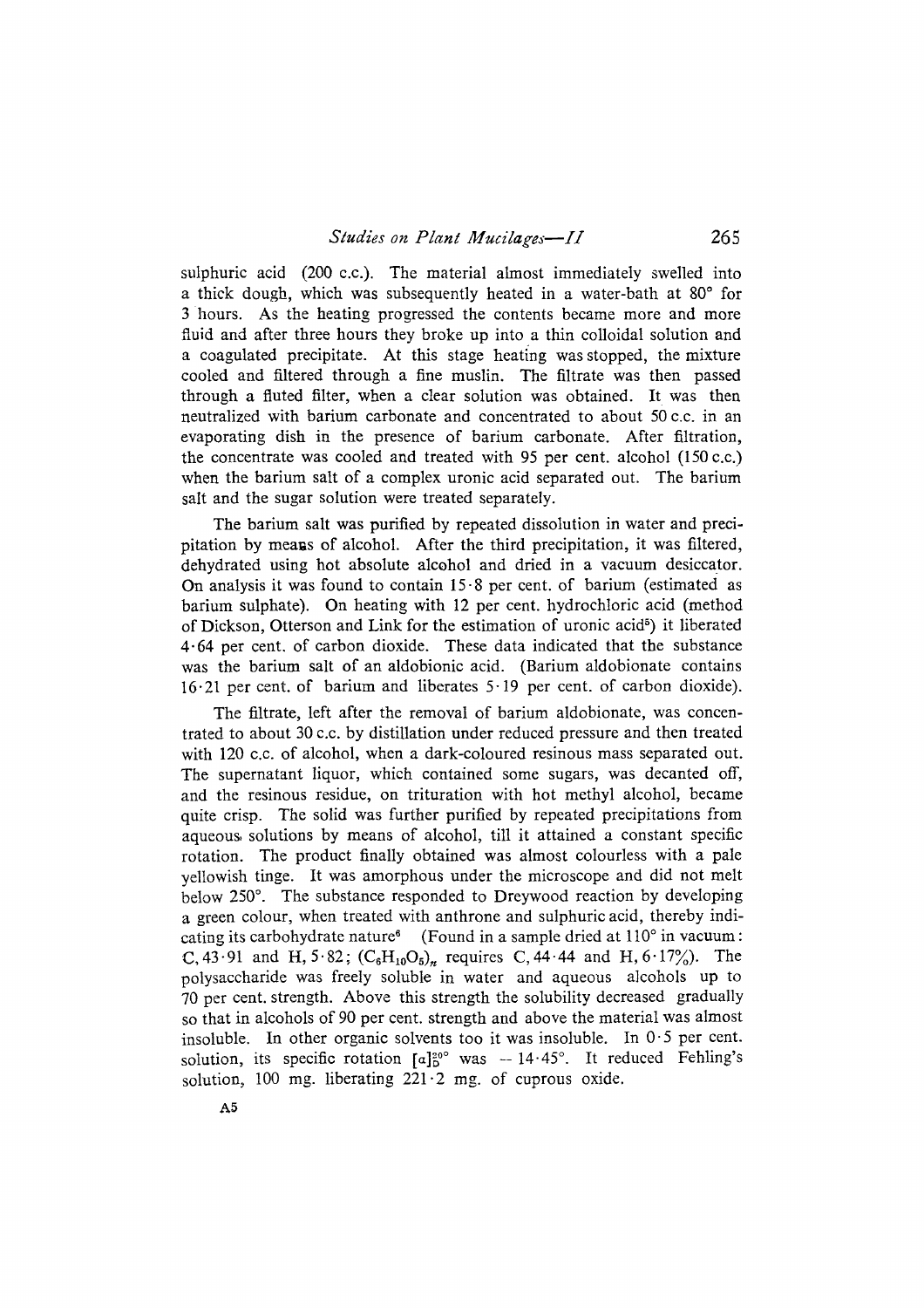# 266 P. S. Rao and others

The substance underwent ready acetylation when it was heated with acetic anhydride and anhydrous sodium acetate on a boiling water-bath for 6 hours. The acetyl derivative was freely soluble in chloroform and other organic solvents. However, on heating with hydroxy solvents, it used to uadergo decomposition to some extent, probably through partial deacetylation. From chloroform solution it came out as an almost colourless substance with a slight yellow tinge and was found to be microcrystalline under the microscope. On heating it sintered at 165° and decomposed at about 180 $^{\circ}$ . It contained 46.85 per cent. of  $-COCH<sub>3</sub>$ . In chloroform solution its specific rotation was  $-15.0^\circ$ .

*Hydrolysis of the Polysaccharide.--The* polysaccharide (2g.) was disslolved in 4 per cent. sulphuric acid (100 *c.c.)* and mildly refluxed for 4 hours on a wire gauze. By this treatment the polysaccharide underwent complete hydrolysis. After neutralization with barium carbonate the hydrolysate was made upto 200 c.c. and analyzed for the constituent sugars. Ir was found to contain all the three sugars present in the original mucilage, namely, mannose, glucose and fructose. The presence of fructose was detected by its response to Pinoff's<sup>7</sup> and Seliwanoff's tests<sup>8</sup> and was confirmed by the formation of the characteristic osazone melting at 151°, when treated with methyl phenyl hydrazine according to the method of Bourquelot, and Herissey<sup>9</sup>. The total sugars were estimated employing Fehling's solution and the total aldoses by the iodine-oxidation method of Willstätter and Schudel.<sup>10</sup> The difference between the total aldose content and that of mannose gave the amount of glucose, since these were the only two aldoses present. The balance of the sugars was obviously fructose. According to these estimations, mannose was found to be  $47.4$ , glucose  $42.1$  and fructose  $10.5$  per cent., corresponding to 9,8 and 2 molecules of mannose, glucose and fructose, respectively.

*Hydrolysis of the Aldobionic Acid.--The* barium salt of the aldobionic acid (1 g.) was dissolved in 20 c.c. of  $2.5$  N sulphuric acid and heated under reflux on a boiling water-bath for 20 hours. The small amount of the barium sulphate that separated as a result of the initial decomposition of the barium aldobionate did not interfere with the subsequent heating, and no attempt was, therefore, made to remove it. After the heating was over, the hydrolysate was neutralized with barium carbonate and filtered. The filtrate, when poured into alcohol, gave an insoluble barium salt (0.4 g.). It had  $[a]_{\rm D}^{\rm 20}+13.8^{\circ}$ (in water  $c=1$ ); the specific rotation of barium glucuronate is reported to be  $+15.0$ ° at 19°<sup>11</sup>. (Found: Ba, 25.6 per cent.; Barium glucuronate, Ba  $(C_6H_9O_7)_2$ , requires Ba, 26.3 per cent.). The barium salt, on oxidation